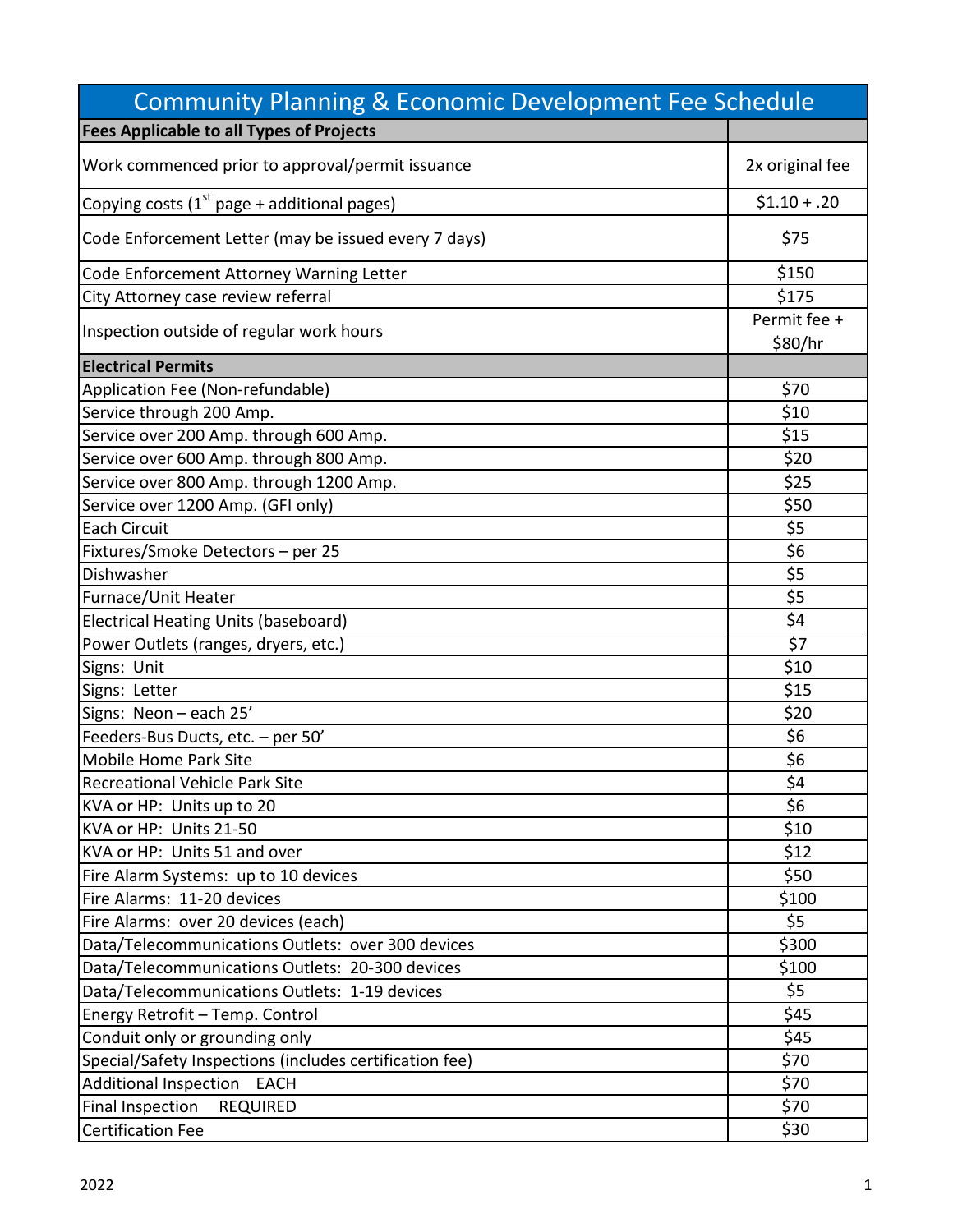| <b>Community Planning &amp; Economic Development Fee Schedule</b> |                    |
|-------------------------------------------------------------------|--------------------|
| <b>Technical Code Inspection</b>                                  | \$75               |
| <b>Mechanical Permits</b>                                         |                    |
| Replacement Water Heater (flat fee)                               | \$115              |
| Replacement Furnace (flat fee)                                    | \$140              |
| Replacement Air Conditioning (flat fee)                           | \$140              |
| Replacement Furnace & Air Conditioning (flat fee)                 | \$170              |
| Application Fee (Non-Refundable)                                  | \$70               |
| New Heating System (includes duct & pipe)                         | \$50               |
| Gas/Oil Burning Equipment (Furnace) - new and/or conversion units | \$30               |
| <b>Residential Boiler</b>                                         | \$30               |
| <b>Water Heater</b>                                               | \$5                |
| Flue/Liner                                                        | \$5                |
| Solid Fuel Equipment (includes chimney)                           | \$30               |
| Chimney, factory built (installed separately                      | \$25               |
| Solar; set of 3 panels (including piping)                         | \$20               |
| Gas Piping; each opening - new installation (residential)         | \$6                |
| Air Conditioning                                                  | \$33               |
| Heat Pumps (complete residential)                                 | \$33               |
| Bath & Kitchen Exhaust                                            | \$5                |
| Tanks-Aboveground                                                 | \$20               |
| Tanks-Aboveground Connection                                      | \$20               |
| Tanks - Underground                                               | \$20               |
| Tanks - Underground                                               | \$25               |
| Humidifiers                                                       | \$10               |
| Piping Systems: Piping (per foot, minimum \$25)                   | \$0.05             |
| Piping Systems: Process Piping (per foot, minimum \$25)           | \$0.05             |
| Duct (per foot, minimum \$25)                                     | \$0.10             |
| Heat Pumps (commercial, pipe not included)                        | \$20               |
| Air Handlers/Heat Wheels Up To 10,000 CFM (RTU)                   | \$20               |
| Air Handlers/Heat Wheels Over 10,000 CFM (RTU)                    | \$60               |
| Commercial Hoods (includes puff test) Type I                      | \$60               |
| Commercial Hoods (includes puff test) Type II                     | \$60               |
| <b>Heat Recover Units</b>                                         | \$10               |
| <b>VAV Boxes</b>                                                  | \$10               |
| <b>Unit Ventilators</b>                                           | \$10               |
| <b>Unit Heaters</b>                                               | \$15               |
|                                                                   | $570 + $.75$ /head |
| <b>Fire Suppression/Protection</b>                                | + engineering (if  |
|                                                                   | applicable)        |
| <b>Evaporator Coils</b>                                           | \$30               |
| Refrigeration (Split System)                                      | \$30               |
| Chiller/Compressor                                                | \$30               |
| <b>Cooling Towers</b>                                             | \$30               |
| Air Compressor                                                    | \$30               |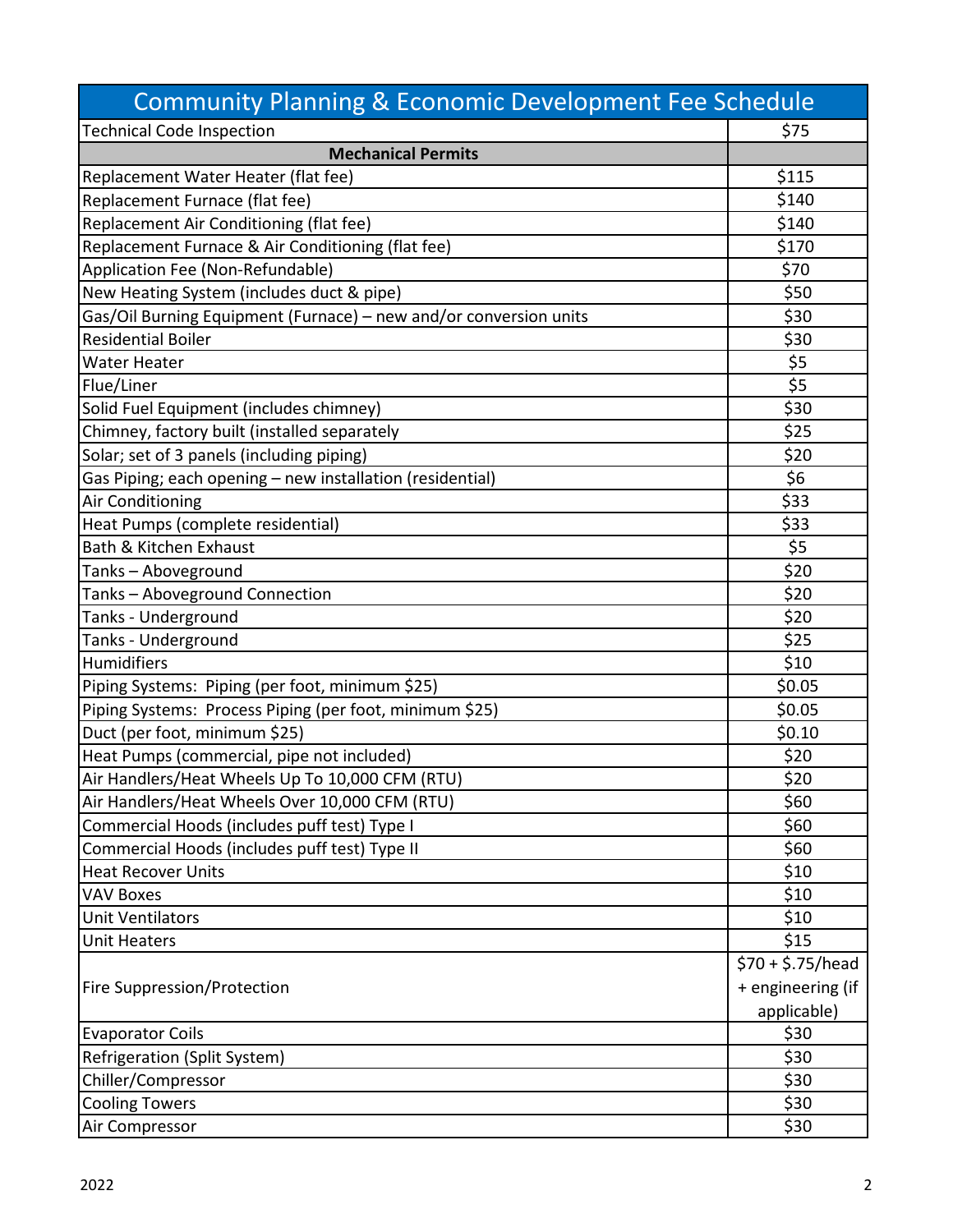| <b>Community Planning &amp; Economic Development Fee Schedule</b>                         |                |
|-------------------------------------------------------------------------------------------|----------------|
| Special/Safety Inspection                                                                 | \$70           |
| <b>Additional Inspection</b>                                                              | \$70           |
| Final Inspection REQUIRED                                                                 | \$70           |
| <b>Certification Fee</b>                                                                  | \$30           |
| <b>Gas Burning Fireplace</b>                                                              | \$30           |
| <b>Technical Code Inspection</b>                                                          | \$75           |
| <b>Plumbing Permits</b>                                                                   |                |
| Replacement Water Heater (flat fee)                                                       | \$115          |
| <b>Application Fee</b>                                                                    | \$70           |
| Mobile home park site (each)                                                              | \$5            |
| Fixtures, floor drains, special drains, water connected -Applicances (each)               | \$5            |
| Stacks - soil, waste, vent and conductor (each)                                           | \$3            |
| Sewage ejectors, pumps (each)                                                             | \$5            |
| Sub-soil drains (each)                                                                    | \$5            |
| Water service less than 2"                                                                | \$5            |
| Water service $2'' - 6''$                                                                 | \$25           |
| Water service over 6"                                                                     | \$50           |
| Connection (building drain, building sewer)                                               | \$5            |
| Sewers less than 6"                                                                       | \$5            |
| Sewers 6" and over                                                                        | \$25           |
| Manholes, catch basins (each)                                                             | \$5            |
| 3/4" water distribution pipe                                                              | \$5            |
| 1" water distribution pipe                                                                | \$10           |
| 1 %" water distribution pipe                                                              | \$15           |
| 1 1/2" water distribution pipe                                                            | \$20           |
| 2" water distribution                                                                     | \$25           |
| Over 2" water distribution pipe                                                           | \$30           |
| Reduced pressure zone back-flow preventer (each)                                          | \$5            |
| Special/safety inspection (includes certification fee)                                    | \$70           |
| Additional inspection                                                                     | \$70           |
| Final inspection<br><b>REQUIRED</b>                                                       | \$70           |
| Certification fee                                                                         | \$30           |
| Domestic water treatment and filtering equipment                                          | \$5            |
| Medical gas system                                                                        | \$45           |
| <b>Technical Code Inspection</b>                                                          | \$75           |
| <b>Annual Licenses &amp; Permits</b>                                                      |                |
| <b>Building wrecker license</b>                                                           | \$60           |
| Builder mover license                                                                     | \$40           |
| Sign erector license                                                                      | \$45           |
| Annual fee for signs projecting over public property                                      | \$45           |
| Annual electrical permit                                                                  | \$85           |
| <b>Construction Plan Review</b>                                                           |                |
| Plan Review - Construction Drawings - Residential - projects over 3500 sq ft (fee is non- | $$55 + 6\%$ of |
| refundable if review has occured)                                                         | permit fee     |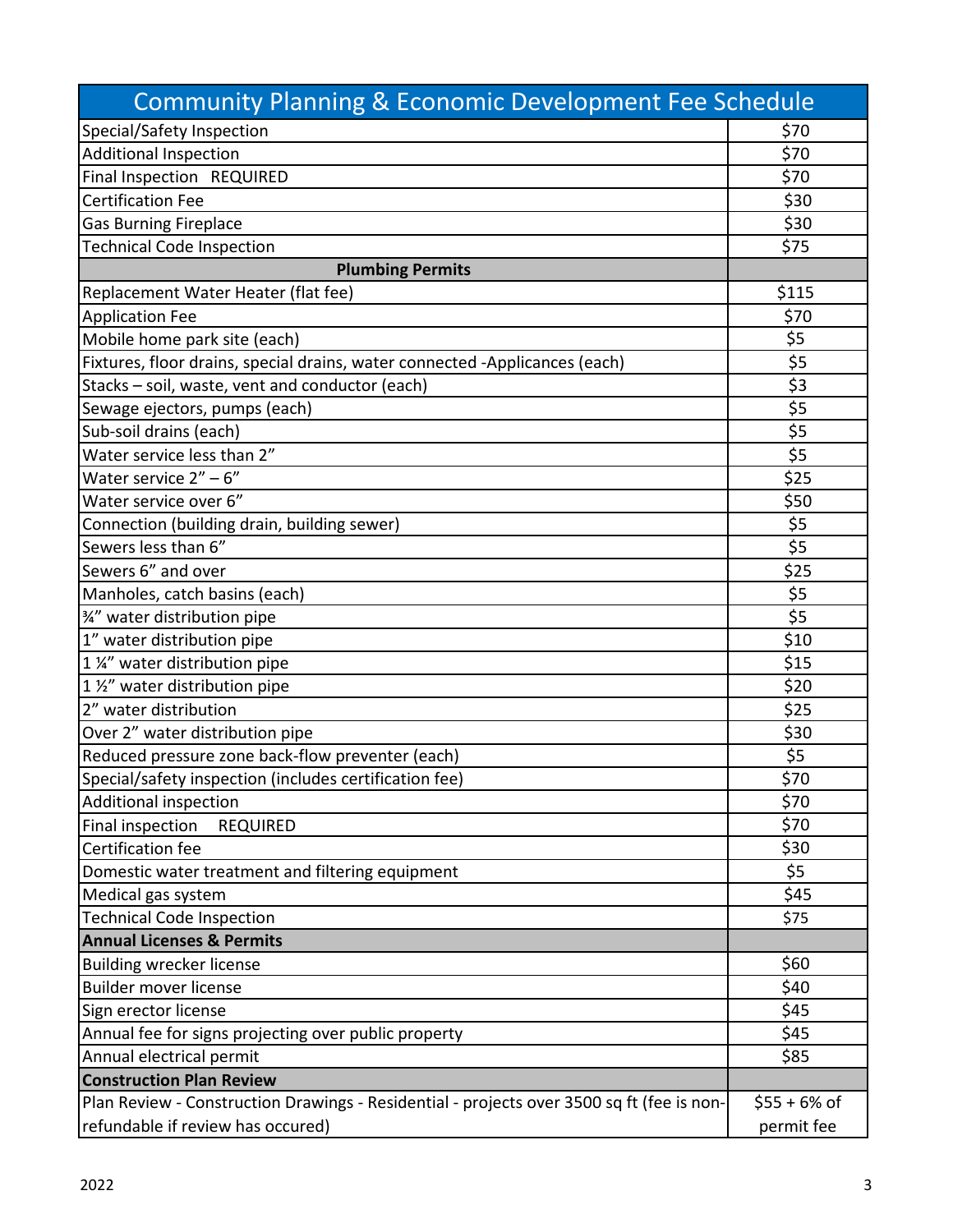| <b>Community Planning &amp; Economic Development Fee Schedule</b>                          |                   |
|--------------------------------------------------------------------------------------------|-------------------|
| Plan Review - Construction Drawings - Commercial (fee is non-refundable if review has      | $$55 + 10\%$ of   |
| taken place)                                                                               | permit fee        |
| <b>Residential Construction Permit</b>                                                     |                   |
| Application Fee: The application fee of any construction application fee is non-           |                   |
| refundable. Pre-manufactured unit fees are based upon 50% of the normal cost to            | \$90              |
| \$1,000.                                                                                   |                   |
|                                                                                            | $$85 + $10$ per   |
| \$1,000 to \$10,000                                                                        | \$1,000 over      |
|                                                                                            | \$1,000           |
|                                                                                            | $$165 + $3$ per   |
| \$10,001 to \$100,000                                                                      | \$1,000 over      |
|                                                                                            | \$10,000          |
|                                                                                            | $$435 + $2$ per   |
| \$100,000 to \$500,000                                                                     | \$1,000 over      |
|                                                                                            | \$100,000         |
|                                                                                            | $$1,235 + $3$ per |
| \$500,000+                                                                                 | \$1,000 over      |
|                                                                                            | \$500,002         |
|                                                                                            | $$90 + $70$ for   |
| All work not involving a square foot computation: Plan review and administration fee       | each inspection   |
| Additional inspections per hour or fraction thereof                                        | \$70              |
| Special inspection (pertaining to sale of building)                                        | \$100             |
| <b>Commercial Construction</b>                                                             |                   |
| \$1 to \$2,000                                                                             |                   |
| (\$23 for the first \$500 + \$3.05 for each additional \$100 or fraction thereof up to and |                   |
| including \$2,000)                                                                         | \$45              |
| \$2,001 to \$25,000                                                                        |                   |
| For the first \$2,000                                                                      | \$69.25           |
| For each additional \$1,000 or fraction thereof up to and including \$25,000               | \$14.00           |
| \$25,001 to \$50,000                                                                       |                   |
| For the first \$25,000                                                                     | \$391.75          |
| For each additional \$1,000 or fraction thereof to and including \$50,000                  | \$10.10           |
|                                                                                            |                   |
| \$50,000 to \$100,000                                                                      |                   |
| For the first \$50,000                                                                     | \$643.75          |
| For each additional \$1,000 or fraction thereof up to and including \$100,000              | \$7.00            |
| \$100,001 to \$500,000                                                                     |                   |
| For the first \$100,000                                                                    | \$993.75          |
| For each additional \$1,000 or fraction thereof up to and including \$500,000              | \$5.40            |
| \$500,001 to \$1,000,000                                                                   |                   |
| For the first \$500,000                                                                    | \$3,233.75        |
| For each additional \$1,000 or fraction thereof up to and including \$1,000,000            | \$4.75            |
| Over \$1,000,000                                                                           |                   |
| For the first \$1,000,000                                                                  | \$5,608.75        |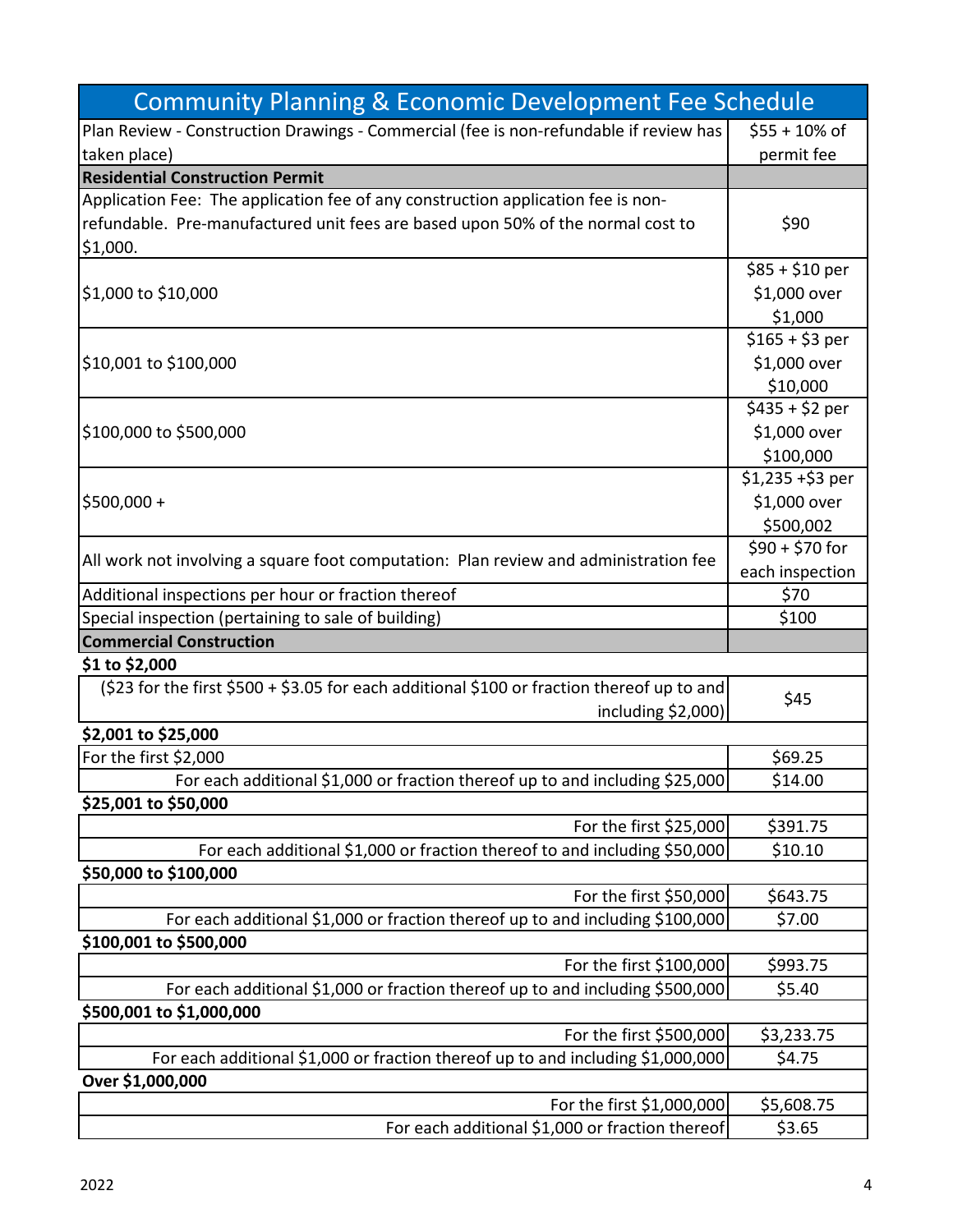| <b>Community Planning &amp; Economic Development Fee Schedule</b> |                           |
|-------------------------------------------------------------------|---------------------------|
| <b>Miscellaneous Structures &amp; Work</b>                        |                           |
| Foundation permit                                                 | \$100                     |
| Swimming pool (including fencing)                                 | \$40                      |
| Fences over 7' high                                               | \$40                      |
| Re-roofing                                                        | \$50                      |
| Re-siding                                                         | \$50                      |
| Demo Permit                                                       | $ $ \$85 + \$ .07/sq. ft. |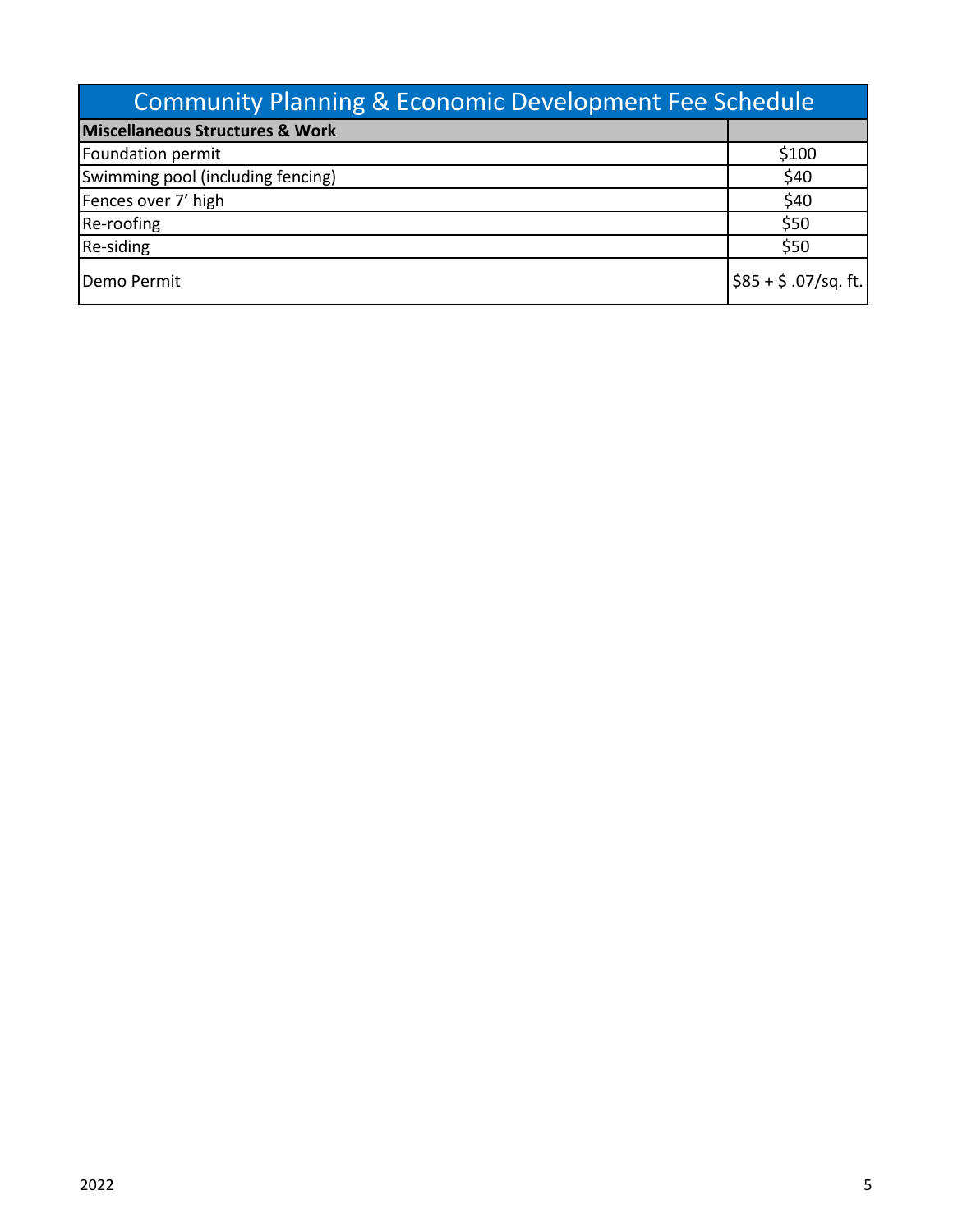| <b>Community Planning &amp; Economic Development Fee Schedule</b>                                                          |                             |
|----------------------------------------------------------------------------------------------------------------------------|-----------------------------|
| Soil Erosion, Sedimentation, & Earth Change                                                                                |                             |
| Single Family                                                                                                              | \$125                       |
| Land development project: first acre                                                                                       | \$250                       |
| Land development project: each additional acre                                                                             | \$35                        |
| Trenched utility installation: first mile                                                                                  | \$250                       |
| Trenched utility installation mile                                                                                         | \$35                        |
| Excavating utility installation: first acre                                                                                | \$250                       |
| Excavated utility installation: each additional acre                                                                       | \$35                        |
| Sea wall                                                                                                                   | \$125                       |
| Pond                                                                                                                       | \$125                       |
| Inspection/reinspection                                                                                                    | \$70                        |
| Permit waiver                                                                                                              | \$25                        |
| Technical Code Inspection, residential                                                                                     | \$80                        |
| Other charges/review by outside entities                                                                                   | Actual expenses             |
| <b>Tent Permit</b>                                                                                                         |                             |
| First three tents                                                                                                          | \$125                       |
| Each additional tent                                                                                                       | \$25                        |
| <b>Additional inspection</b>                                                                                               | \$90                        |
| <b>Paving Permits</b>                                                                                                      |                             |
| Driveway and/or Parking Area with 3 or Fewer Spaces                                                                        | \$55                        |
| Driveway and/or Parking Area with 4 or More Spaces                                                                         | \$75                        |
| <b>Housing</b>                                                                                                             |                             |
| Housing Code - On Line                                                                                                     | Free                        |
| Housing code - hard copy                                                                                                   | \$8                         |
| <b>Rental Registration Violation</b>                                                                                       | \$75                        |
| <b>Unregistered Rental Violation</b>                                                                                       | \$225                       |
| <b>Housing Board of Appeals</b>                                                                                            | \$85                        |
| Cancellation of scheduled rental inspection with less than 3 days' notice                                                  | \$35                        |
| No show for Rental Inspection Appointment                                                                                  | \$55                        |
| Rental inspection prior to cert expiration (per unit, per inspection and reinspection)                                     | \$55                        |
| Rental inspection after cert expiration (per unit, per inspection and reinspection)                                        | \$80                        |
| Hotel/Motel, Bed/Breakfast, Fraternity/Sorority, Rooming House inspection (per<br>building inspected + per room inspected) | $$115 + $12$                |
| <b>Conditional Certificate Clearance</b>                                                                                   | \$25                        |
| Residential pre-sale inspection (per dwelling unit)                                                                        | \$80                        |
| Housing complaint inspection resulting in a violation notice (per dwelling unit)                                           | \$80                        |
| Annual Rental Registration fee (per property + per unit)                                                                   | $$115 + $1/$ unit           |
| <b>Historic Preservation</b>                                                                                               |                             |
| Review of Building Permit in Historic District                                                                             | \$35+Building<br>Permit fee |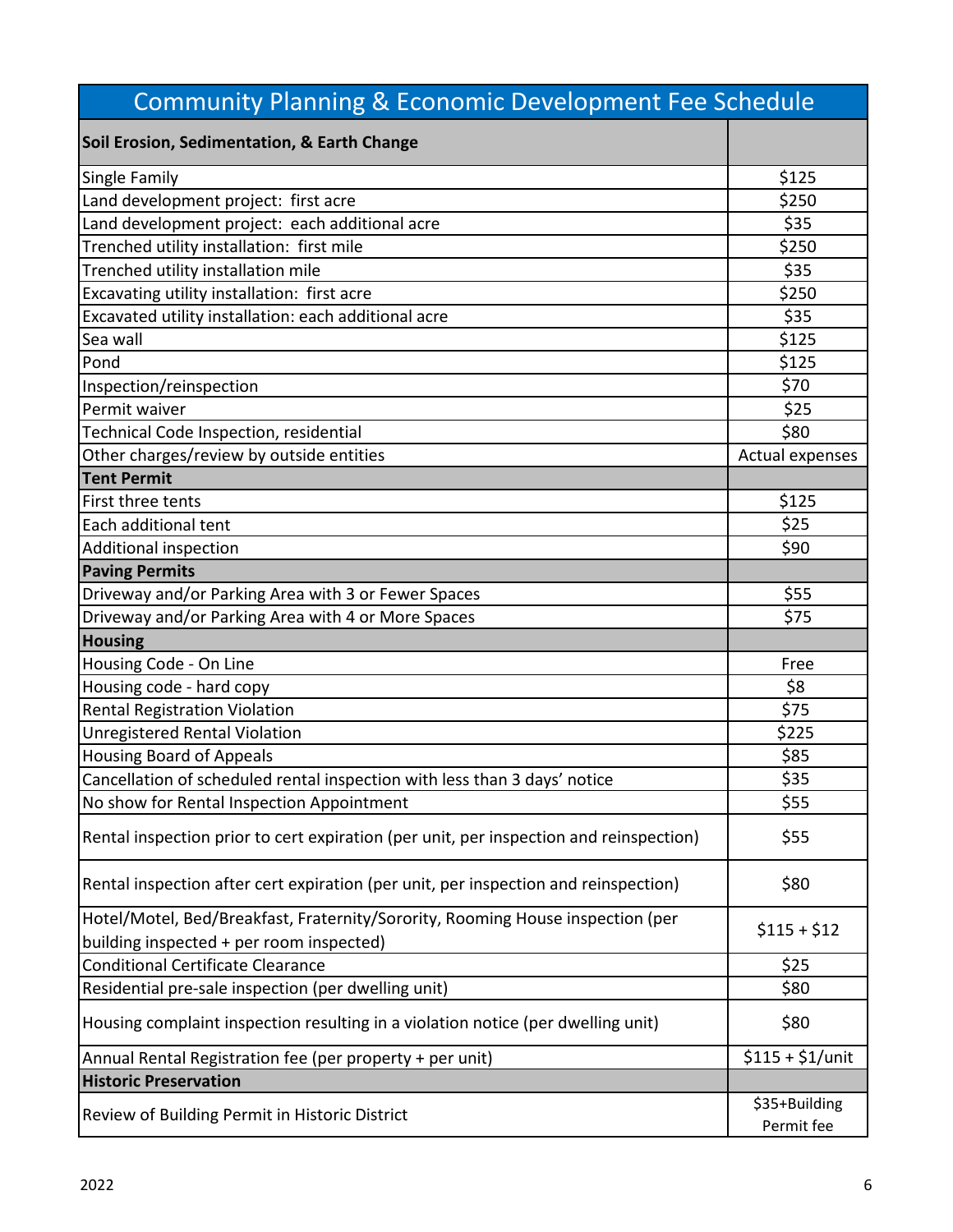| <b>Community Planning &amp; Economic Development Fee Schedule</b>          |                           |
|----------------------------------------------------------------------------|---------------------------|
| <b>Historic District Commission Review</b>                                 | \$85                      |
| <b>Nuisance Violations</b>                                                 |                           |
| Owner occupied notice (per occurrence)                                     |                           |
| <b>Initial Notice</b>                                                      | \$0                       |
| No response notice                                                         | \$80                      |
| Weed notice (1st notice)                                                   | \$127                     |
| Weed notice (2nd notice)                                                   | \$177                     |
| Weed notice (3rd notice)                                                   | \$227                     |
| Weed notice (4th and further notices)                                      | \$277                     |
|                                                                            | \$77 + contractor         |
| Weed Mowing (per occurrence)                                               | charges                   |
|                                                                            | \$55 + contractor         |
| Curb lawn                                                                  | charges                   |
| Private Property Notice (trash, brush, porch, graffiti) (per occurrence)   | \$77                      |
| Private property clean-ups (trash, brush, porch)                           | \$77 + contractor         |
|                                                                            | charges                   |
| <b>Graffiti: Initial Notice</b>                                            | \$0                       |
| Graffiti: No Response Notice                                               | \$77                      |
| Graffiti: Abatement                                                        | $$77 + \text{contractor}$ |
|                                                                            | charges                   |
| Condemnation                                                               | \$150                     |
| <b>Condemnation reposting</b>                                              | \$35                      |
| Notice to vacate                                                           | \$77                      |
| Repair or vacate notice                                                    | \$77                      |
| Open to casual entry                                                       | \$77                      |
| Commercial/Industrial Complaint Inspection Resulting in a Violation Notice | \$77                      |
| Abandoned Residential Structures, Inspection Fees (per inspection)         | \$77                      |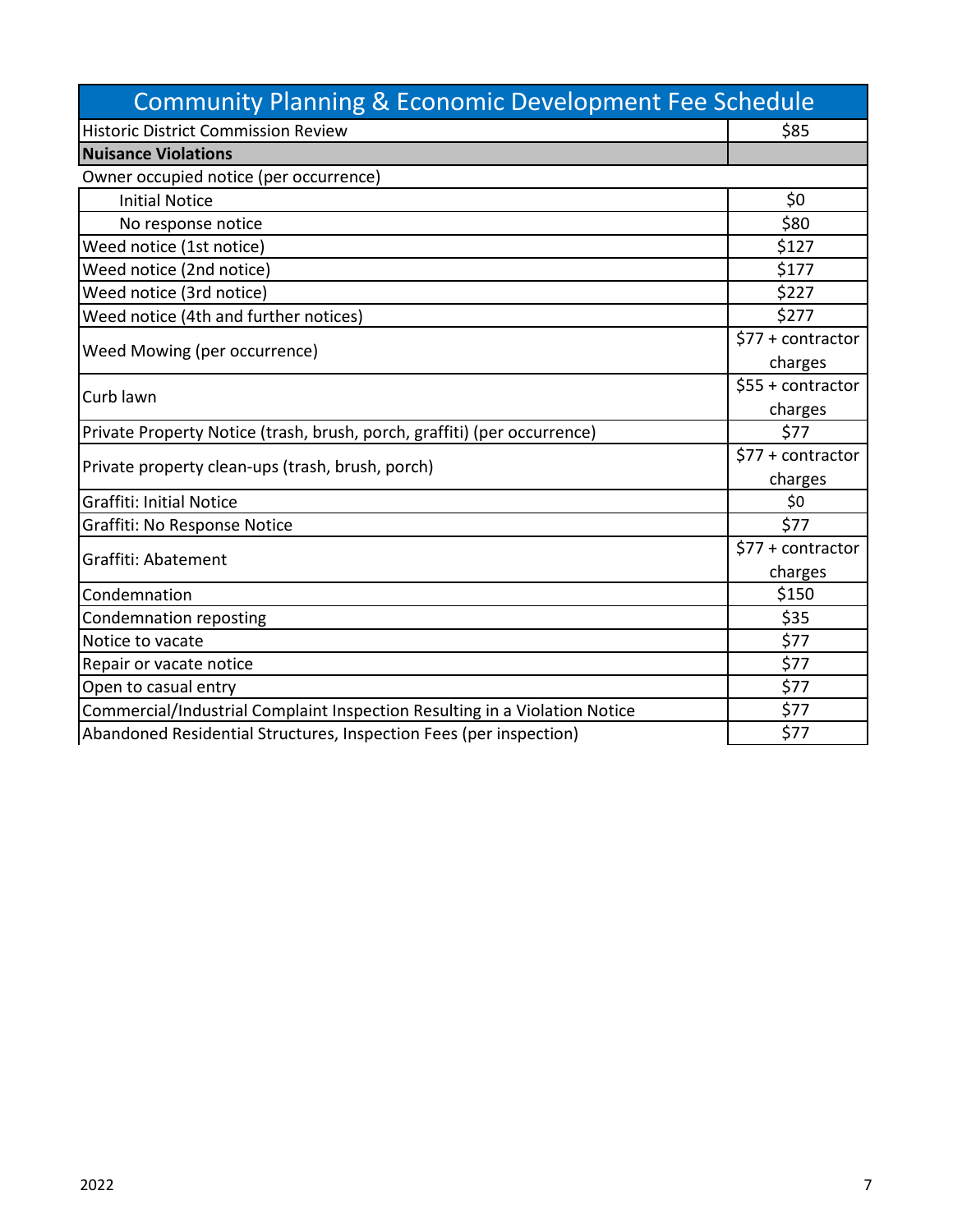| <b>Community Planning &amp; Economic Development Fee Schedule</b> |                    |
|-------------------------------------------------------------------|--------------------|
| <b>Vacant and Blighted Structures Monitoring Fees</b>             |                    |
| $0-30$ days                                                       | \$0                |
| Tier 1                                                            | \$30               |
| Tier <sub>2</sub>                                                 | \$60               |
| <b>Dangerous Buildings Board</b>                                  |                    |
| Dangerous Buildings Board referral                                | \$165              |
| <b>Initial Hearing</b>                                            | \$165              |
| Re-hearing                                                        | \$110              |
| <b>Title Search and Review</b>                                    | \$275              |
| <b>Title Search Update</b>                                        | \$110              |
| Planning                                                          |                    |
| <b>Documents</b>                                                  |                    |
| Any Planning Document-Printed                                     | \$25               |
| Plot of Any Map-Printed                                           | \$15               |
| Zoning Ordinance or other documents-On Line                       | Free               |
| <b>Rezoning</b>                                                   |                    |
| Rezoning                                                          | \$550              |
| Zoning Ordinance Text Amendment                                   | \$550              |
| <b>Special Use Permits</b>                                        |                    |
| <b>Special Use Permits</b>                                        | \$375              |
| <b>Planned Unit Development</b>                                   |                    |
| <b>Preliminary Plan</b>                                           | \$300              |
| Final Plan                                                        | \$550              |
| Subdivision                                                       |                    |
| <b>Tentative Preliminary Plat Approval</b>                        | \$550              |
| <b>Final Preliminary Plat Approval</b>                            | \$550              |
| Final Plat Approval                                               | \$550              |
| <b>Planning: Other</b>                                            |                    |
| <b>Master Plan Amendment</b>                                      | \$750              |
|                                                                   | $$450 + fair$      |
| Right-of-Way Vacation                                             | market value of    |
|                                                                   | land               |
| <b>Downtown Design Review Committee</b>                           |                    |
| Tier 1 (Administrative Review)                                    | \$25               |
| Tier 2 (DDRC Meeting)                                             | \$70               |
|                                                                   | \$15 + Sign Permit |
| Sign Requiring DDRC Review                                        | Fee                |
| <b>Natural Features Protection</b>                                |                    |
| NFP Board Project Review                                          | \$110              |
| <b>Sign Permits</b>                                               |                    |
| New Sign                                                          | \$75               |
| Special Event/Grand Opening Sign                                  | \$50               |
| Repair/Alteration of Existing Sign                                | \$50               |
| <b>Zoning Board of Appeals</b>                                    |                    |